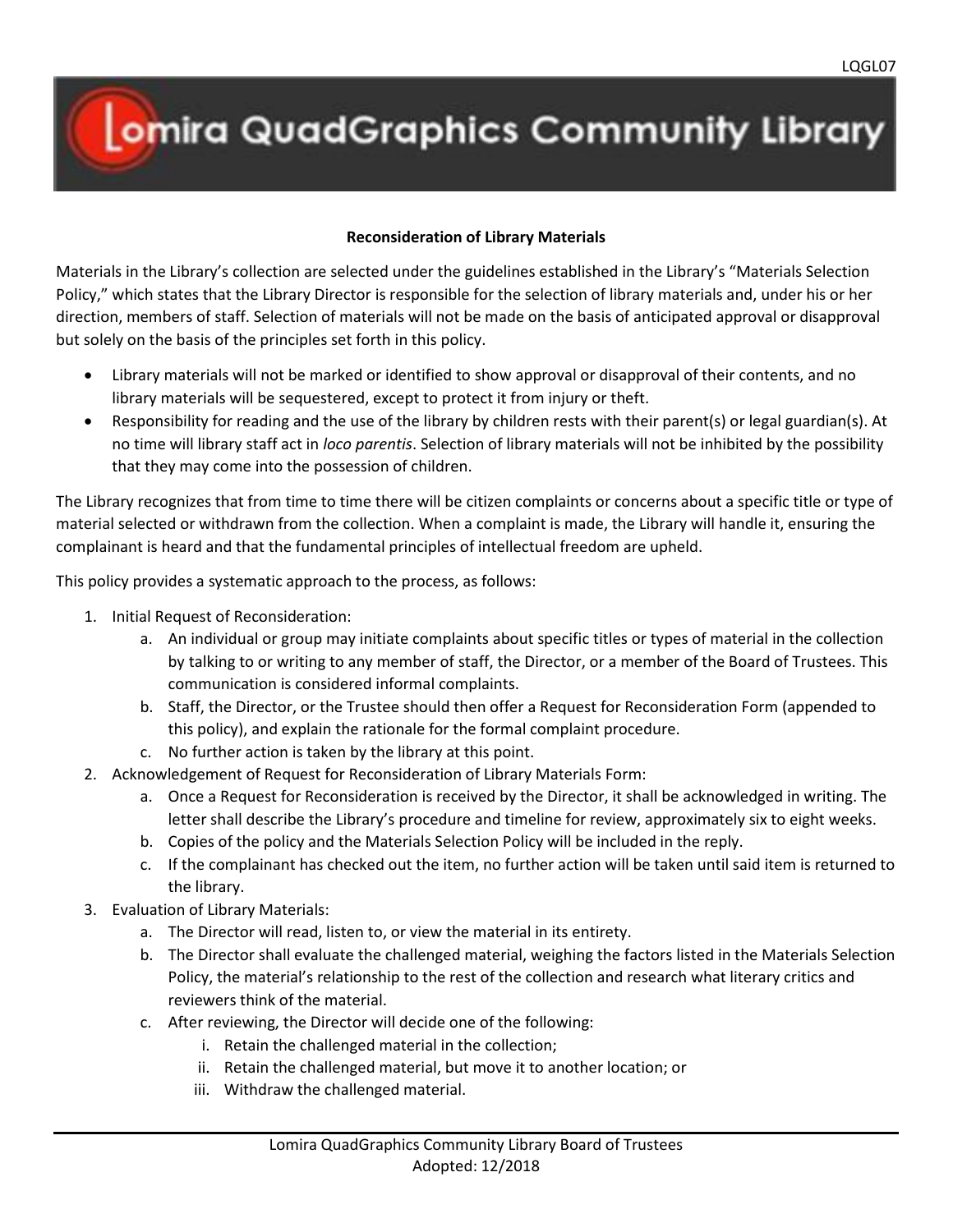- 4. Notification of Complainant:
	- a. The Director shall write a letter to the complainant stating the decision of the Library, as well as the reasoning behind the decision.
	- b. The letter will include the steps complainant may take if unsatisfied with the decision.
- 5. Notification of the Board of Trustees: The Library Board shall be notified by the Director of any formal complaints, usually during the monthly Board meeting.
- 6. Reconsideration by the Library Board of Trustees:
	- a. If the complainant is not satisfied with the written decision of the Director, he or she may bring the matter to the Board of Trustees.
	- b. To initiate consideration by the Board of Trustees, the complainant must write to the Library Director or President of the Board of Trustees and request that the matter be placed on the agenda of the next regular meeting of the Board. If received after that time, the matter will be automatically deferred until the succeeding regular meeting.
	- c. The Director or Board President shall acknowledge receipt of the complainant's letter in writing, and shall include the date, time, and place of the meeting at which the matter will be considered.
	- d. Once the Request for Reconsideration is on the agenda, the Board shall decide by a majority vote of the members present whether it wishes to further consider the Request for Reconsideration.
	- e. If the Board votes to consider the matter further, an ad hoc review panel will be selected to evaluate the challenged material, a public hearing is set, and the matter is placed on the agenda for the next regular meeting. If necessary, because of the length or availability of the material in question, the matter may be postponed for one meeting. The challenged material is recalled from circulation and is not available for use by other patrons to allow members of the ad hoc committee time to evaluate it.
	- f. If the Board does not vote to consider the request further, the matter is closed.
- 7. *Ad Hoc* Review Panel:
	- a. The *ad hoc* review panel is selected by random drawing of three names from the Library's Board of Trustees. Members of the review panel:
		- i. Read, listen to, or view the material in its entirety;
		- ii. Review the material in relationship to the Library's Materials Selection Policy and the rest of the collection; and
		- iii. Consider what literary critics and reviewers think of the material.
	- b. After coming to individual conclusions, the committee meets to discuss the material and recommend one of several actions to the Board of Trustees, with reference to the fundamental principles of intellectual freedom:
		- i. Retain the challenged material in the collection;
		- ii. Retain the challenged material, but move it to another location; or
		- iii. Withdraw the challenged material.
	- c. At the regular meeting of the Board of Trustees at least ten (10) days after the Director's receipt of the decision of the ad hoc review panel, the Board shall consider the recommendation of the ad hoc review panel.
	- d. The Board of Trustees shall vote on the disposition of the challenged material. A majority vote of the full Board is required to remove materials from the Library's collection, to move materials from one location to another, or to otherwise restrict access to materials.
	- e. The decision of the Board of Trustees is final. Whatever the decision, the principles of the Library Bill of Rights will be reiterated, as well as how the decision is in accordance with those principles. A brief